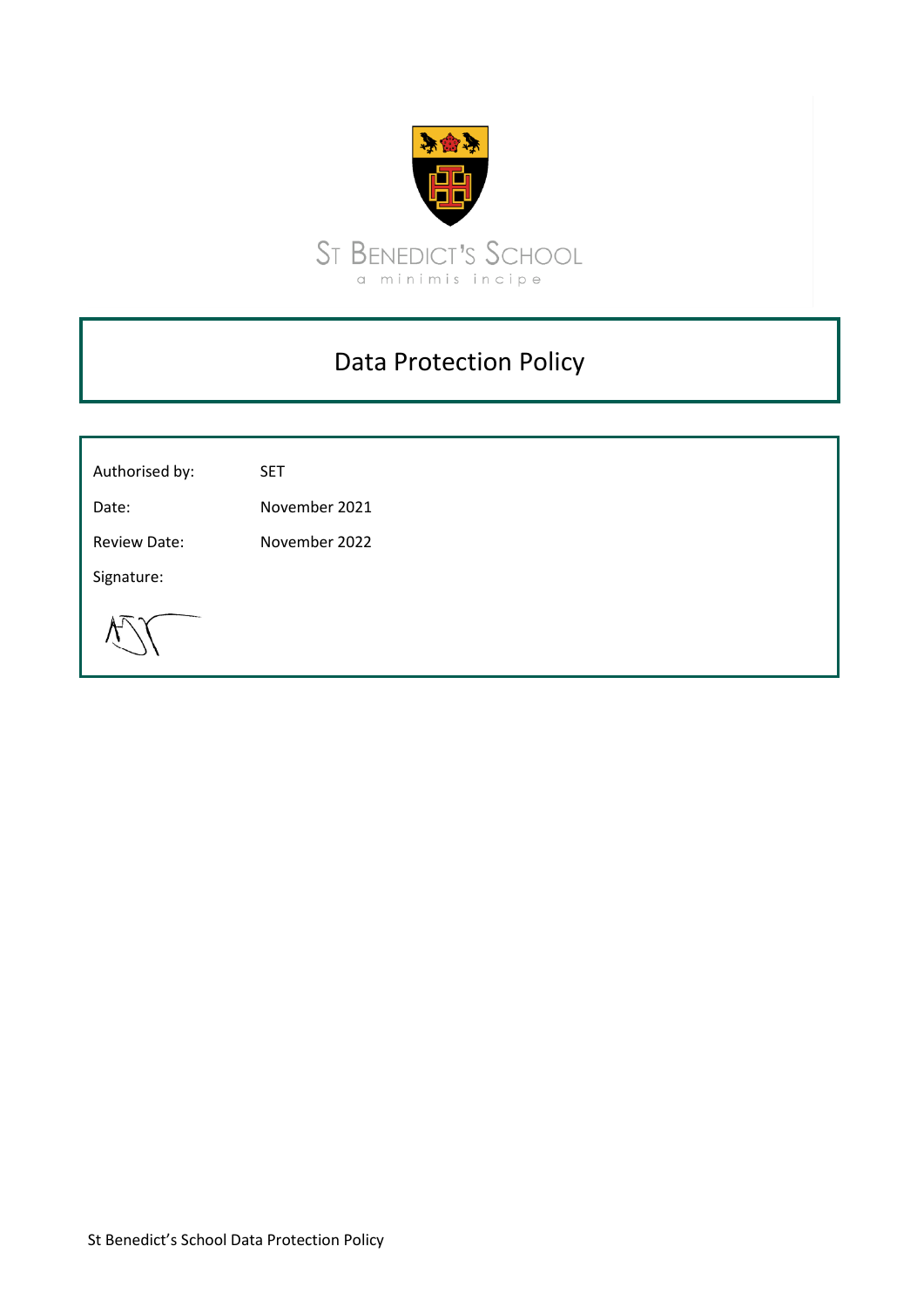# **Contents Page**

#### **PAGE**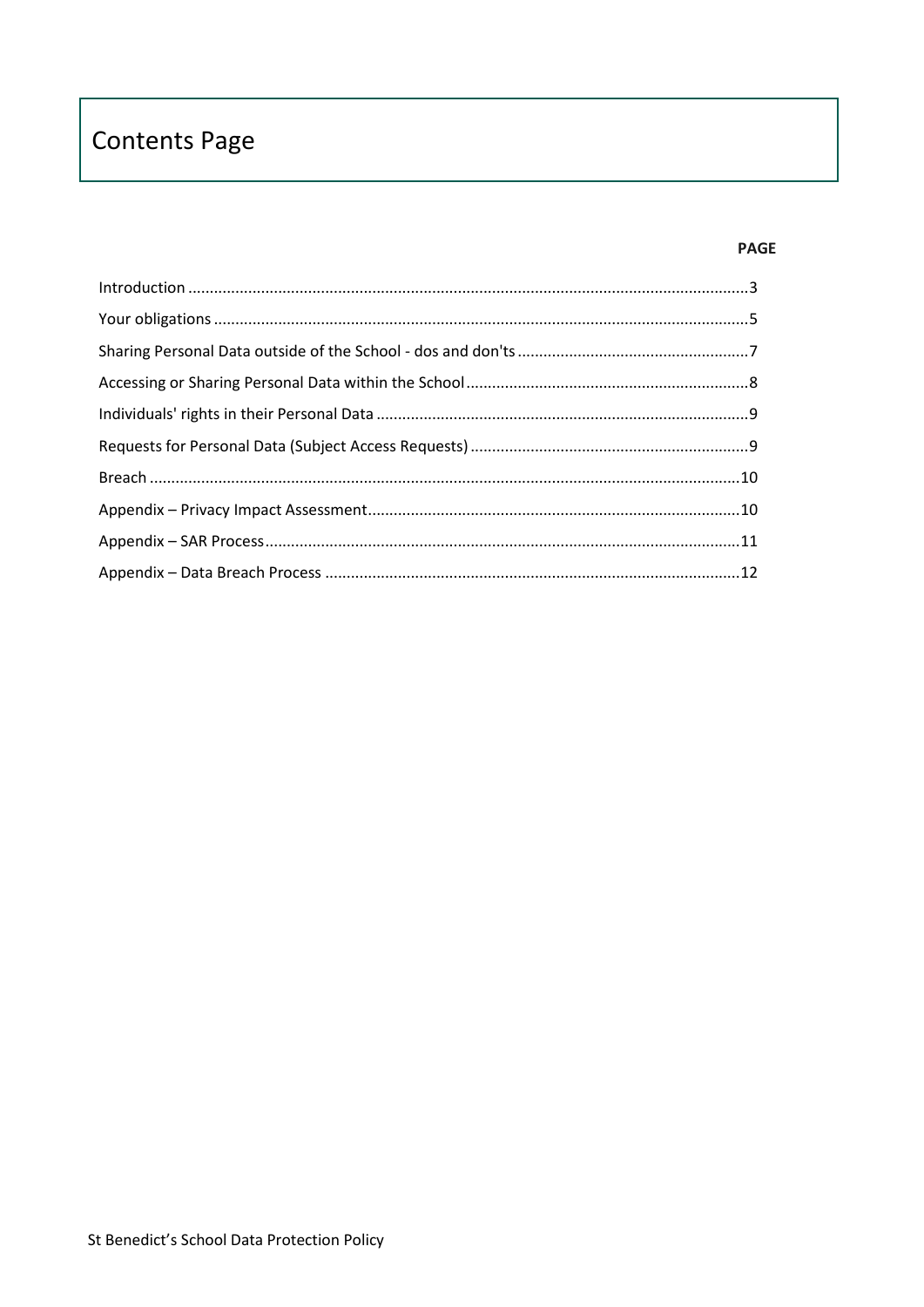## <span id="page-2-0"></span>**Introduction**

- 1 **Introduction:** This policy is about your obligations under the data protection Law Data protection is about regulating the way that the School uses and stores information about identifiable people (**Personal Data**). Data protection Law also gives people various rights regarding their data - such as the right to access a copy of the Personal Data that the School holds on them.
- 2 **Lawful treatment of data:** As a school, we will collect, store and process Personal Data about our staff, pupils, parents, suppliers and other third parties. We recognise that the correct and lawful treatment of this data will maintain confidence in the School and will ensure that the School operates successfully.

#### 3 **In addition to this policy, you must also read the following which are relevant to data protection:**

- 3.1 The school's privacy notices for staff, pupils and parents;
- 3.2 IT acceptable use policy for staff;
- 3.3 The information security policy
- 3.4 Guidance for staff on the use of photographs and videos of pupils by the school
- 4 **Application:** This policy is aimed at all staff working in the School (whether directly or indirectly), whether paid or unpaid, whatever their position, role or responsibilities, which includes employees, governors, contractors, agency staff, work experience / placement students and volunteers.
- 5 **Obligation:** You are obliged to comply with this policy when processing Personal Data on our behalf. Any breach of this policy may result in disciplinary action.
- 6 **Queries:** The Bursaris responsible for helping you to comply with the School's obligations. All queries concerning data protection matters should be raised with the Bursar.

#### **Personal Data**

- 7 **Personal Data:** Personal Data is information that which relates to a living person who can be identified either from that data, or from the information alone or from information when combined with other information. Information as simple as someone's name and address is their Personal Data.
- 8 **Personal Data at work:** In order for you to do your job, you will need to use and create Personal Data. Virtually anything might include Personal Data.
- 9 Examples of places where Personal Data might be found are:
	- 9.1 on a computer database;
	- 9.2 in a file, such as a pupil report;
	- 9.3 in a register or contract of employment;
	- 9.4 pupils' exercise books, coursework and mark books;
	- 9.5 health records; and
	- 9.6 Email correspondence.
- 10 Examples of documents where Personal Data might be found are: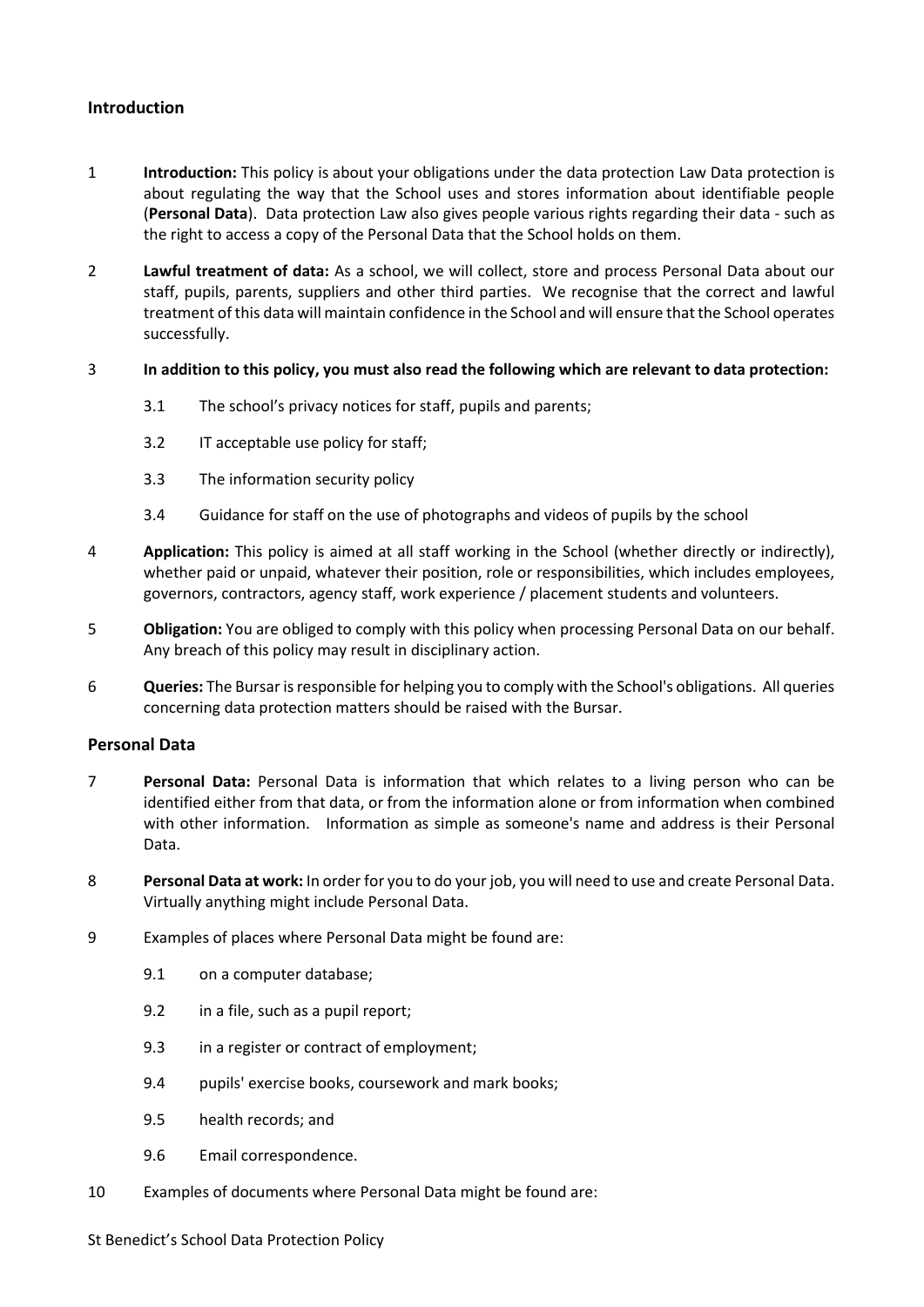- 10.1 a report about a child protection or safeguarding incident;
- 10.2 a record about disciplinary action taken against a member of staff;
- 10.3 School newsletters
- 10.4 photographs and videos of pupils;
- 10.5 a tape recording of a job interview;
- 10.6 contact details and other personal information held about pupils, parents and staff and their families;
- 10.7 contact details of a member of the public who is enquiring about placing their child at the School;
- 10.8 financial records of a parent;
- 10.9 information on a pupil's performance; and
- 10.10 an opinion about a parent or colleague in an email.

These are just examples - there may be many other things that you use and create that would be considered Personal Data. . Data Protection law requires us to be extra careful when handling personal data about children.

11 **Critical School Personal Data:** The following types of information are referred to as **Critical School Personal Data** in this policy. You must be particularly careful when dealing with Critical School Personal Data.

Critical School Personal Data is information which concerns:

- 11.1 Safeguarding or child protection matters;
- 11.2 someone's special educational needs;
- 11.3 financial information including parent and staff bank details;
- 11.4 an individual's racial or ethnic origin;
- 11.5 an individual's political opinions;
- 11.6 someone's religious or philosophical beliefs
- 11.7 trade union membership;
- 11.8 someone's physical or mental health This includes information about the provision of health care which reveals information about their health status
- 11.9 sex life including sexual orientation or gender identity;
- 11.10 actual or alleged criminal activity;
- 11.11 serious allegations made against an individual (whether or not the allegations amount to a criminal offence and whether or not the allegations have been proved)
- 11.12 biometrics (for example fingerprints used for controlling access to buildings); and
- 11.13 genetic information.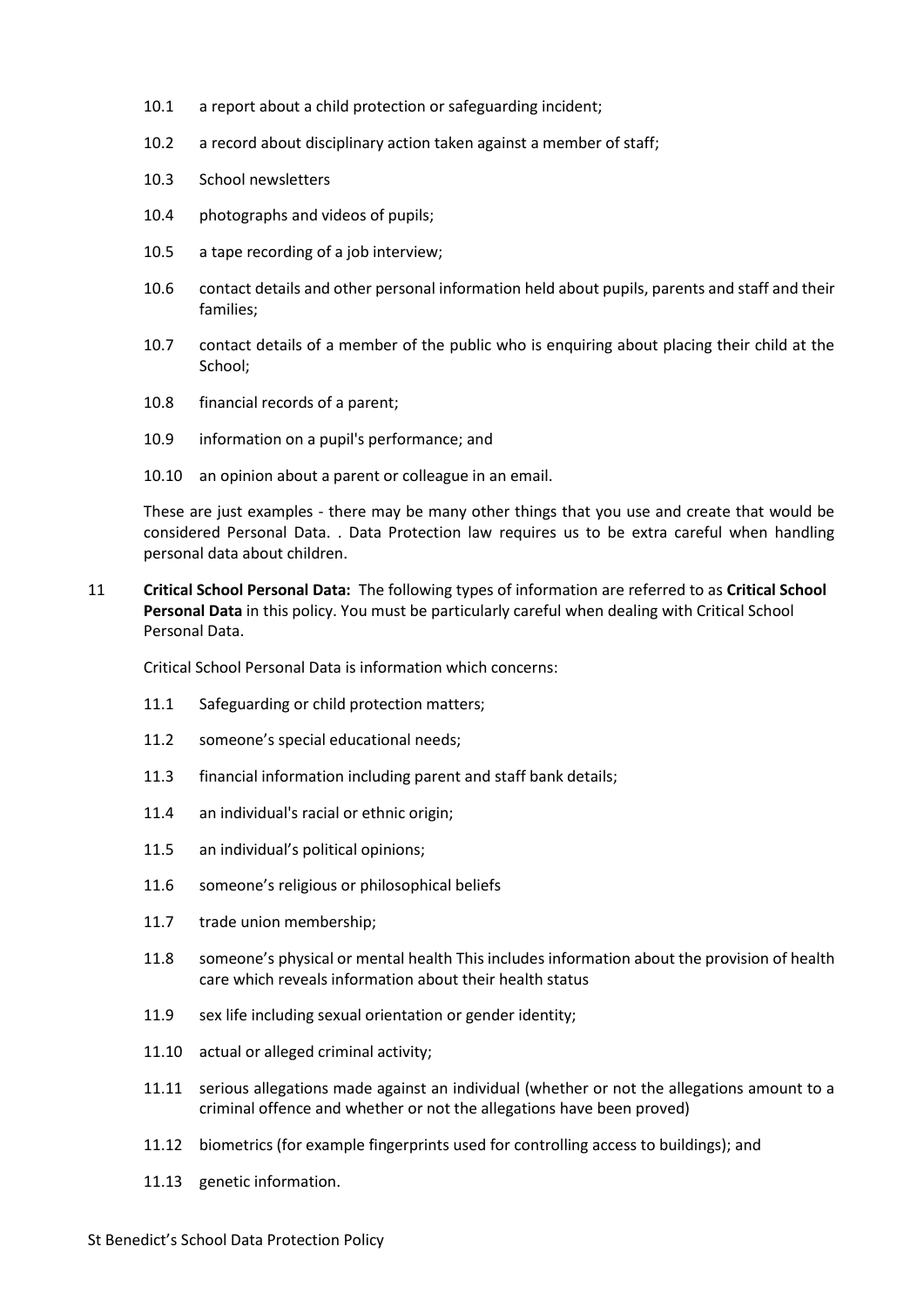If you have any questions about your processing of these categories of Critical School Personal Data please speak to the Bursar.

## <span id="page-4-0"></span>**Your obligations**

#### 12 **Personal Data must be processed fairly, lawfully and transparently**

- 12.1 What does this mean in practice?
	- 12.1.1 "Processing" covers doing virtually anthing in relation to Personal Data, including using, sharing (internally or externally) copying and storing
	- 12.1.2 People must be told what data is collected about them, what it is used for, and who it might be shared with. They must also be given other information, such as, what rights they have in their data, how long we keep it for and about their right to complain to the Information Commissioner's Office (the data protection regulator).
- 12.2 This information is provided in a document known as a Privacy notice. Copies of the School's Privacy notices can be obtained from the Bursar or accessed on the School's website. You must familiarise yourself with all of the School's Privacy notices.
- 12.3 If you are using Personal Data in a way which you think an individual might think is unfair please speak to the Bursar.

#### 13 **You must only process Personal Data for the following purposes:**

- 13.1 ensuring that the School provides a safe and secure environment;
	- 13.1.1 providing pastoral care including safeguarding, child protection and promoting the welfare of our pupils;
	- 13.1.2 in relation to HR and staff matters;
- 13.2 providing education and learning for our pupils;
- 13.3 providing additional activities for pupils and parents (for example activity clubs);
- 13.4 protecting and promoting the School's interests and objectives (for example fundraising and commercial ventures ); and
- 13.5 to fulfil the School's contractual and other legal obligations.
- 14 **Use of Personal Data:** If you want to do something with Personal Data that is not on the above list, or is not set out in the relevant privacy notice(s), you must speak to the Bursar. This is to make sure that the School can lawfully use the Personal Data.
- 15 **Consent:** We may sometimes rely on the consent of the individual to use their Personal Data. Consent is generally obtained at point of admission. This consent must meet certain requirements and therefore you should speak to the Bursar if you think that you may need to obtain additional consent. If you are not an employee of the School (for example, if you are a volunteer) then you must be extra careful to make sure that you are only using personal data in a way that has been authorised by the school.

#### 16 **You must only process Personal Data for limited purposes and in an appropriate way.**

16.1 What does this mean in practice?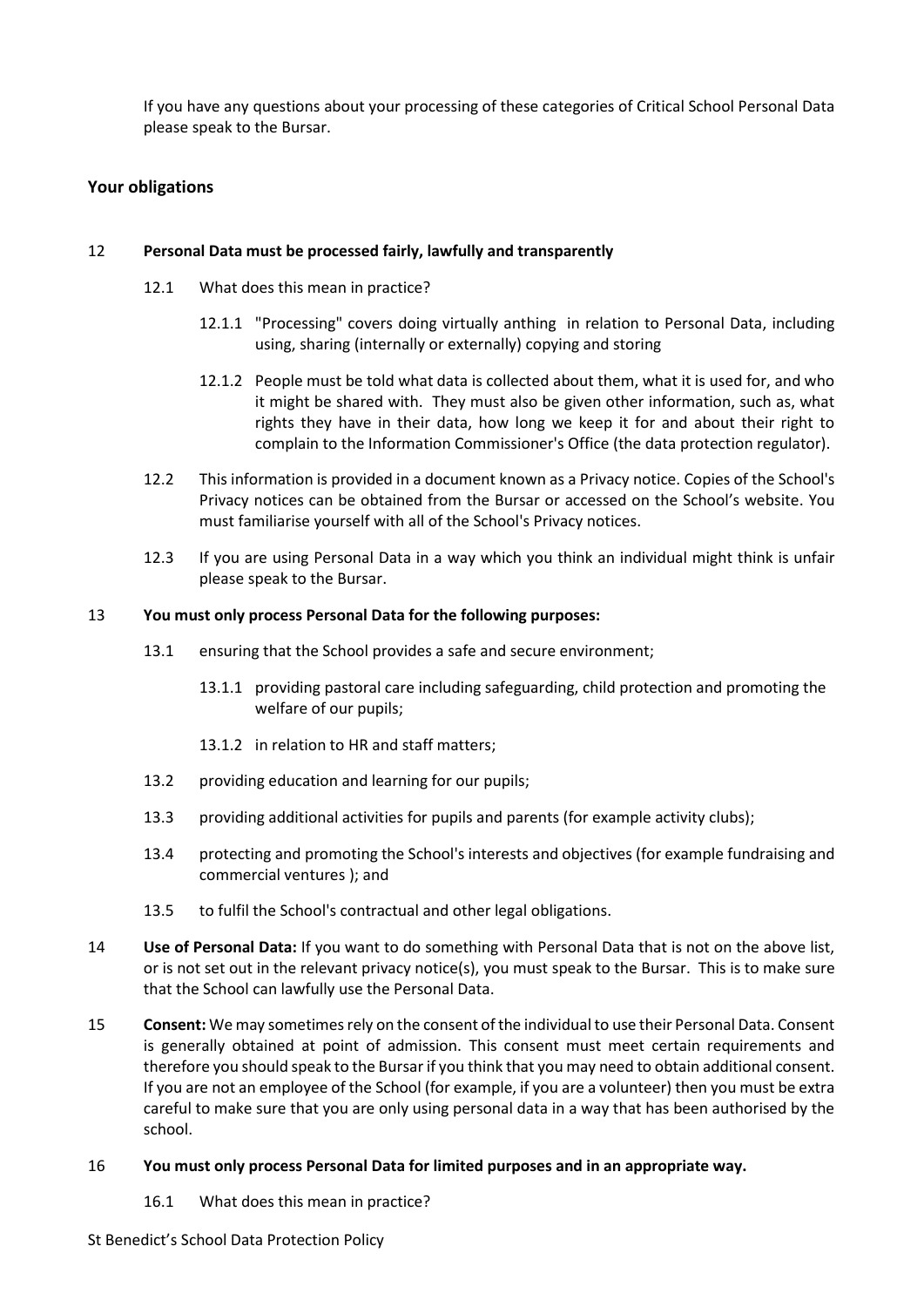16.1.1 You must not use personal data for a reason that is incompatible with the original reason for collecting it. For example, if pupils are told that they will be photographed to enable staff to recognise them when writing references, you must not use those photographs for another purpose (e.g. in the School's prospectus). Please see the School's Code of Conduct and the Guidance for Staff on the use of Photographs and Videos of Pupils by the School for further information relating to the use of photographs and videos.

## 17 **Personal Data held must be adequate and relevant for the purpose.**

- 17.1 What does this mean in practice?
	- 17.1.1 This means not making decisions based on incomplete data. For example, when writing reports you must make sure that you are using all of the relevant information about the pupil and when making a note of a disciplinary incident you must include all relevant details.

#### 18 **You must not hold excessive or unnecessary Personal Data.**

- 18.1 What does this mean in practice?
	- 18.1.1 You must limit the Personal Data that you collect or use to the minimum needed to meet your objectives. For example, you do not need to share with all staff that a pupil has a health condition, only those staff that need to know or you must only collect information about a pupil's siblings if that Personal Data has some relevance, such as allowing the School to determine if a sibling fee discount is applicable.

#### 19 **The Personal Data that you hold must be accurate.**

- 19.1 What does this mean in practice?
	- 19.1.1 You must ensure that Personal Data is complete and kept up to date. For example, if a parent notifies you that their contact details have changed, you must ensure that the School's information management system has been updated

#### 20 **You must not keep Personal Data longer than necessary.**

- 20.1 What does this this mean in practice?
	- 20.1.1 The School has a policy about how long different types of data should be kept for and when data should be destroyed. This applies to both paper and electronic documents. You must be particularly careful when you are deleting or disposing of data and must check the policy before doing so. You must only delete personal data if you are authorised to do so.
	- 20.1.2 Please speak to the Bursar for guidance on the retention periods and secure deletion.

#### 21 **You must keep Personal Data secure.**

- 21.1.1 This is a high risk area of data protection for the School. Personal Data must be kept safe at all times. This includes paper and electronic information.
- 21.1.2 You must comply with the following School policies and guidance relating to the handling of Personal Data:
- (a) Information Security policy;
- (b) Guidance for Staff on the use of Photographs and Videos

St Benedict's School Data Protection Policy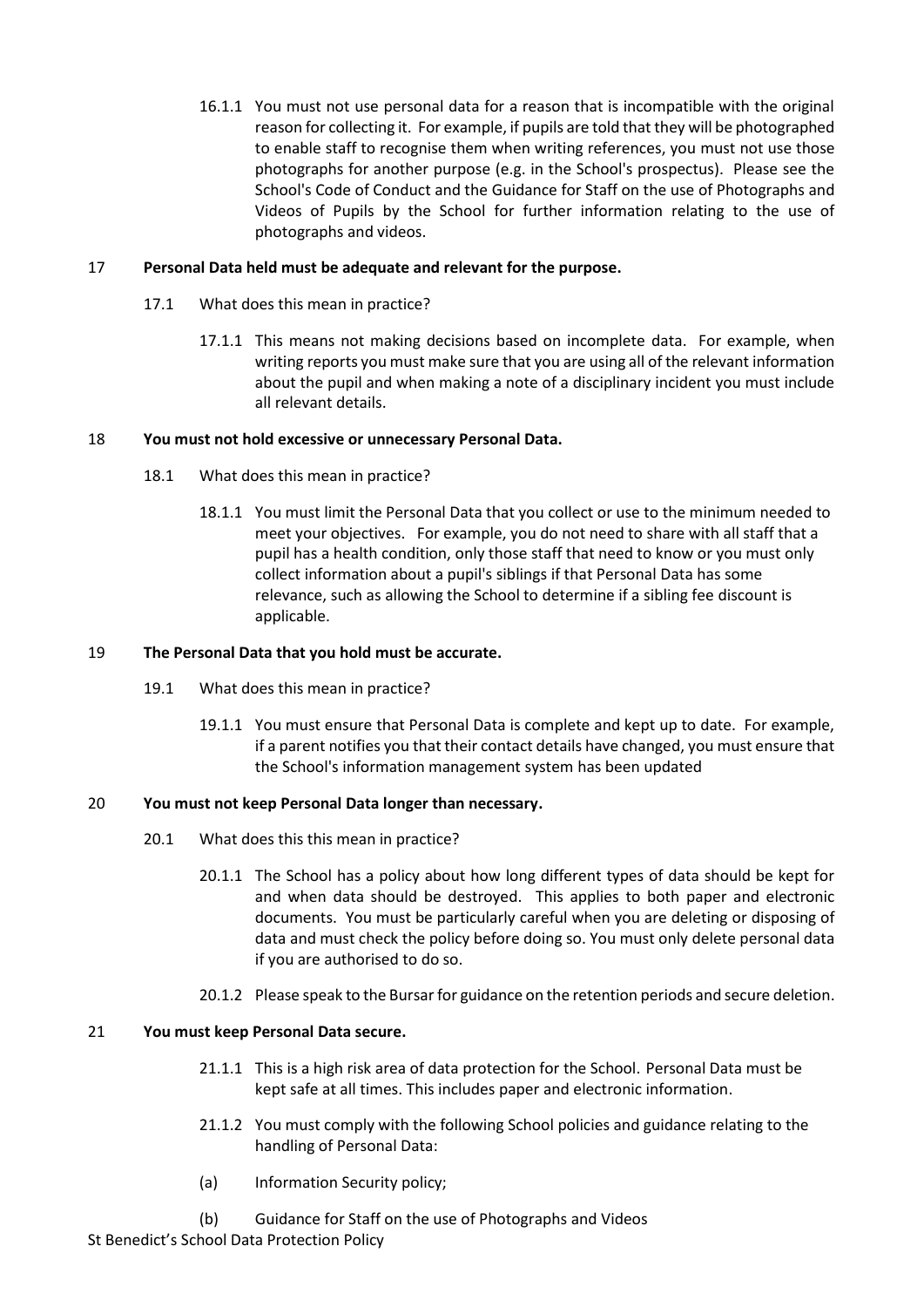- (c) IT acceptable use policy for staff; and
- (d) Information and Records Retention policy.

#### 22 **You must not transfer Personal Data outside the UK without adequate protection.**

- 22.1 What does this mean in practice?
	- 22.1.1 If you need to transfer Personal Data outside the UK please contact The Bursar. For example, if you are arranging a school trip to another country overseas

#### 23 **Accountability**

- 23.1 The School must be able to demonstrate its compliance with the data protection law. You are responsible for understanding your particular responsibilities under this policy to help you ensure we meet our accountability requirements.
- 23.2 Before using personal data in a new way, or in a way that might present a risk to individuals if something went wrong (e.g. before implementing new software to store medical information) please speak to the Bursar

## <span id="page-6-0"></span>**Sharing Personal Data outside of the School - dos and don'ts**

- 24 **Dos and don'ts:** Please review the following dos and don'ts:
	- 24.1 **DO** share Personal Data on a need to know basis think about why it is necessary to share data outside of the School - if in doubt - always ask your manager/ The Bursar.
	- 24.2 **DO** encrypt emails which contain Critical School Personal Data described in paragraph 11 above. For example, encryption must be used when sending details of a safeguarding or child protection incident to social services.
	- 24.3 **DO** make sure that you have permission from the Marketing Director to share Personal Data on the School website or social media accounts.
	- 24.4 **DO** check with the bursar before using an app or other software that has not been authorised by the school.
	- 24.5 **DO** share Personal Data in accordance with the School's Safeguarding and Child Protection Policy. If you have any questions or concerns relating to Safeguarding or child protection, you must contact The School Senior DSL (Designated Safeguarding Lead).
	- 24.6 **DO** be aware of "blagging". This is the use of deceit to obtain Personal Data from people or organisations. You must seek advice from the Bursar where you are suspicious as to why the information is being requested or if you are unsure of the identity of the requester (e.g. if a request has come from a parent but using a different email address).
	- 24.7 **DO** be aware of phishing. Phishing is a way of making something (such as an email or a letter) appear as if it has come from a trusted source. This is a method used by fraudsters to access valuable personal details, such as usernames and passwords. Don't reply to email, text, or pop-up messages that ask for personal or financial information or click on any links in an email from someone that you don't recognise or if you have any concerns about the message. You must report all concerns about phishing to the IT department immediately. Further information on blagging and phishing can be found in the information security policy.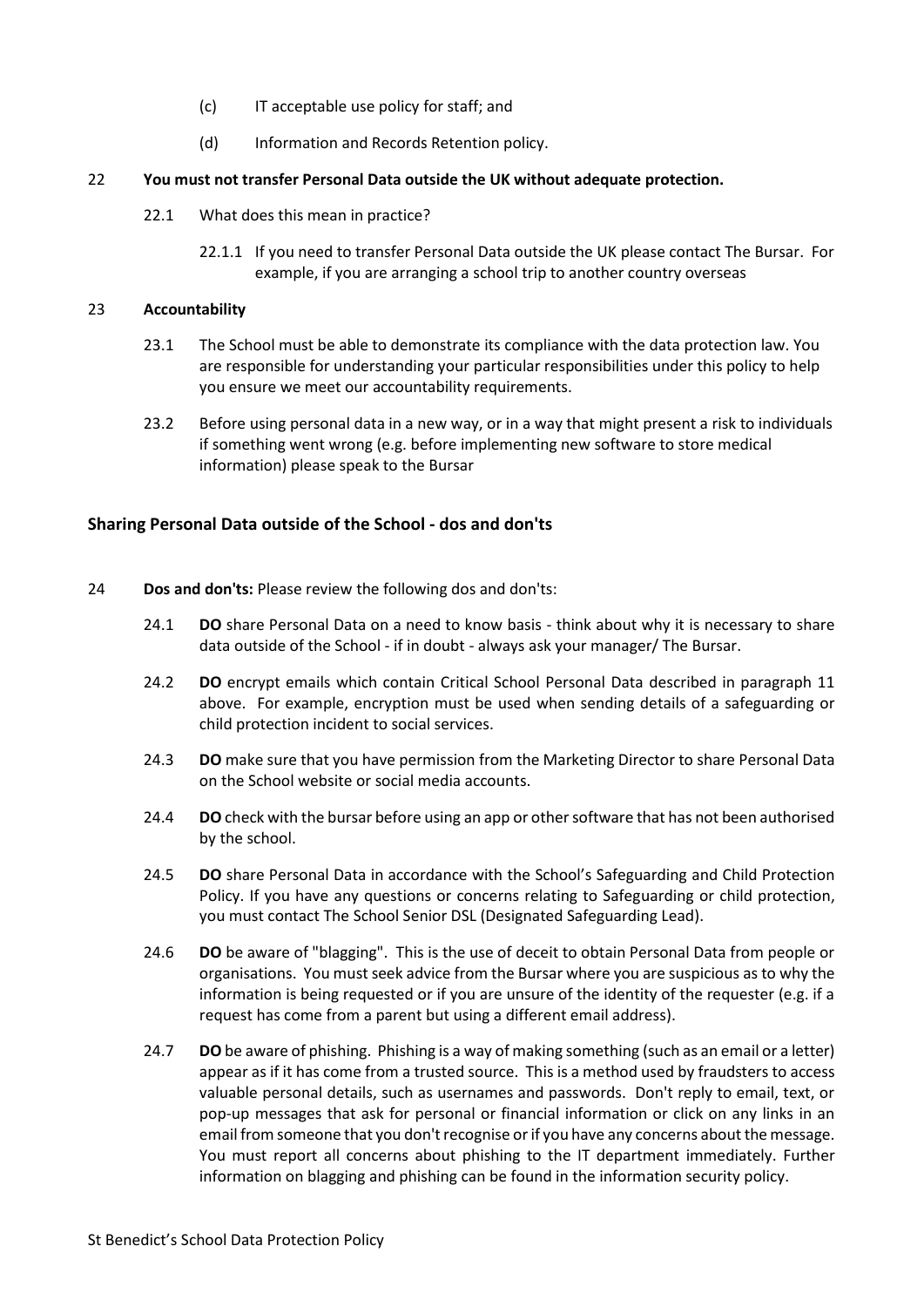- 24.8 **DO NOT** disclose Personal Data to the Police without permission from the Bursar (unless it is an emergency).
- 24.9 **DO NOT** disclose Personal Data to third parties without permission from the Bursar. This includes, for example, sharing Personal Data with an external marketing team to carry out a pupil recruitment event or with an online app or website.

## <span id="page-7-0"></span>**Accessing or Sharing Personal Data within the School**

- 25 **Sharing Personal Data:** This section applies when Personal Data is shared within the School.
- 26 **Need to know basis:** Personal Data must only be shared within the School on a "need to know" basis.

Examples of sharing which are **likely** to comply with the data protection law:

- 26.1 a teacher discussing a pupil's academic progress with other members of staff (for example, to ask for advice on how best to support the pupil);
- 26.2 sharing personal Data in accordance with the School's Safeguarding and Child Protection Policy;
- 26.3 informing an exam invigilator that a particular pupil suffers from panic attacks; and
- 26.4 disclosing details of a teaching assistant's allergy to bee stings to colleagues so that you/they will know how to respond (but more private health matters must be kept confidential).

Examples of sharing which are **unlikely** to comply with Data Protection Law:

- 26.5 the Headteacher being given access to all records kept by nurses working within the School (seniority does not necessarily mean a right of access);
- 26.6 a member of staff looking at a colleague's HR records without good reason. For example if they are being nosey or suspect their colleague earns more than they do. In fact accessing records without good reason can be a criminal offence (see paragraph 36 below)
- 26.7 informing all staff that a pupil has been diagnosed with dyslexia (rather than just informing those staff who teach the pupil); and
- 26.8 disclosing personal contact details for a member of staff (e.g. their home address and telephone number) to other members of staff (unless the member of staff has given permission or it is an emergency).

You must make sure that you file and save Personal Data in the correct place. For example, emails which may be needed in the future should not be stored in your inbox but instead stored somewhere centrally.

27 **Sharing of Personal Data and safeguarding**: You may share Personal Data to avoid harm, for example in child protection and safeguarding matters. You should have received training on when to share information regarding welfare and safeguarding and child protection issues. If you have not received this training please contact Mr L Ramsden as a matter of urgency.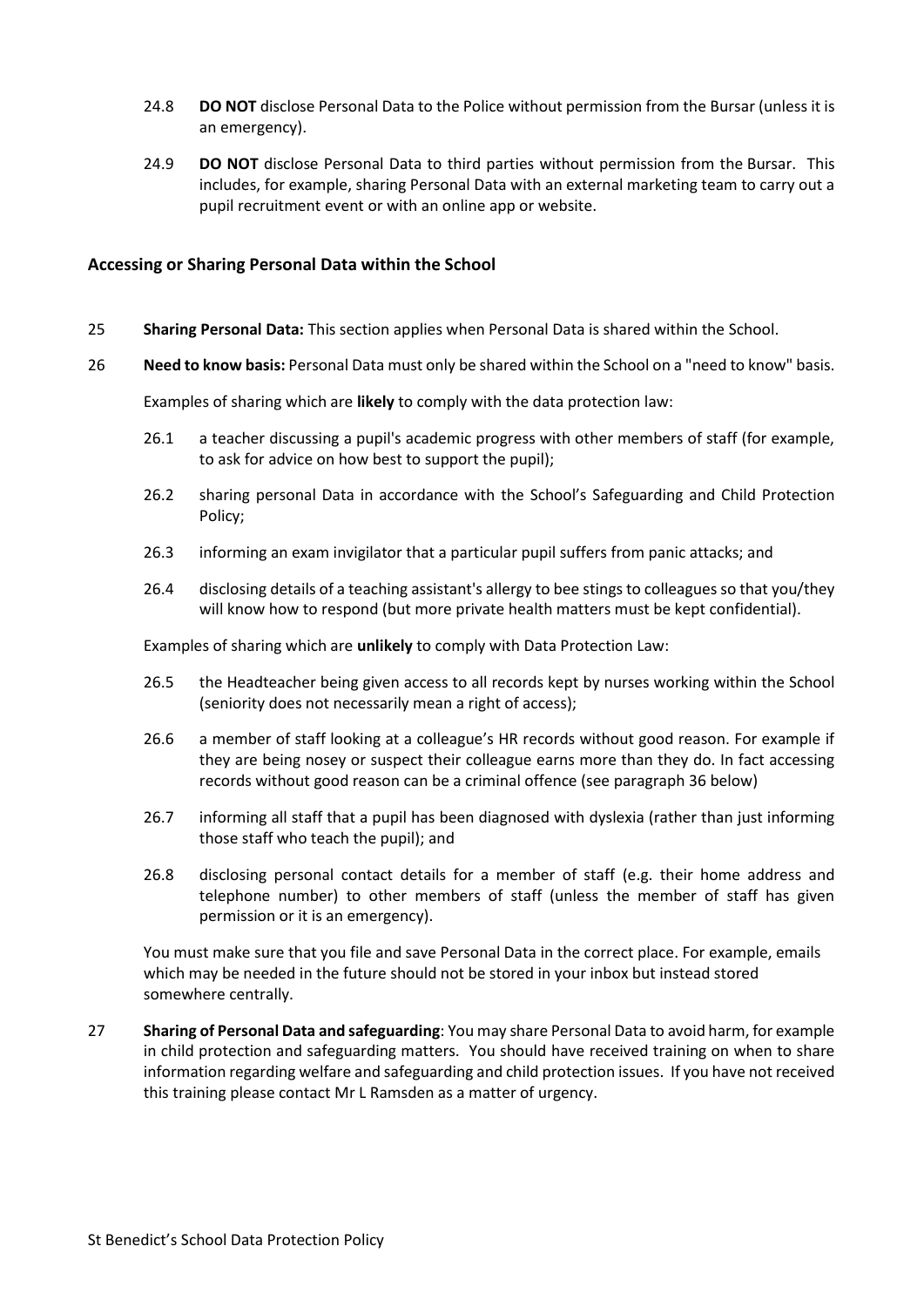## <span id="page-8-0"></span>**Individuals' rights in their Personal Data**

- 28 **Rights:** People have various rights in their information. You must be able to recognise when someone is exercising their rights so that you can refer the matter to the Bursar. These rights can be exercised either in writing (e.g. in an email) or orally.
- 29 **Individual's rights:** Please let the Bursar know if anyone (either for themselves or on behalf of another person, such as their child):
	- 29.1 wants a copy of the information the School holds about them or their child. This is commonly known as a Subject Access Request
	- 29.2 asks to withdraw any consent that they have given to use their information or information about their child;
	- 29.3 wants the School to delete any information;
	- 29.4 asks the School to correct or change information (unless this is a routine updating of information such as contact details);
	- 29.5 asks for personal data to be transferred to them or to another organisation
	- 29.6 wants the School to stop using their information for direct marketing purposes. Direct marketing has a broad meaning for data protection purposes and might include communications such as the School newsletter or alumni events information; or
	- 29.7 objects to how the School is using their information or wants the School to stop using their information in a particular way, for example, if they are not happy that information has been shared with a third party.
- 30 Please note, a person may be committing a criminal offence if they alter, block, erase, destroy or conceal information to prevent it from being disclosed (for example, to prevent its disclosureunder a subject access request). Therefore if you are asked to provide information or documents to a colleague who is preparing a response to a subject access request for information then you must make sure that you provide everything.

## <span id="page-8-1"></span>**Requests for Personal Data (Subject Access Requests)**

- 31 **The right to request Personal Data:** One of the most commonly exercised rights mentioned in section 29 above is the right to make a Subject Access Request. Under this right people are entitled to request a copy of the Personal Data which the School holds about them (or in some cases their child) and to certain supplemental information.
- 32 **Form of request:** Subject Access Requests do not have to be labelled as such and do not even have to mention data protection. For example, an email which simply states "Please send me copies of all emails you hold about me" is a valid Subject Access Request. You must always immediately let the Bursar know when you receive any such requests.
- 33 **If you receive a Subject Access Request:** Receiving a Subject Access Request is a serious matter for the School and involves complex legal rights. Staff must never respond to a subject access request themselves unless authorised to do so.
- 34 **Disclosure:** When a Subject Access Request is made, the School must disclose all of that person's Personal Data to them which falls within the scope of his/her request - there are only very limited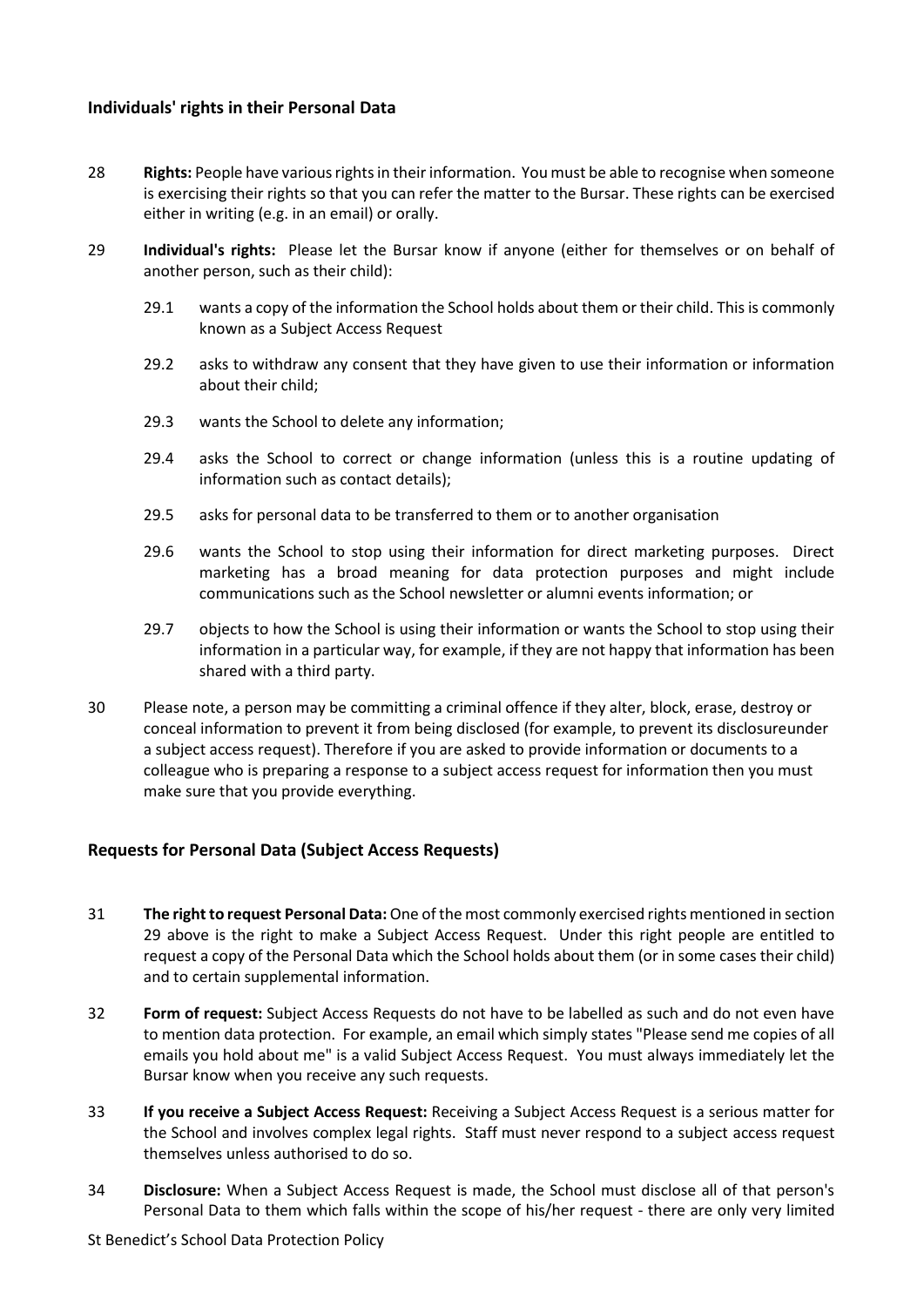exceptions. There is no exemption for unprofessional comments or embarrassing information - so think carefully when writing comments about people as they could be disclosed following a Subject Access Request. However, this must not deter you from recording and passing on information where this is appropriate to fulfil your professional duties, particularly in relation to safeguarding and child protection matters.

#### <span id="page-9-0"></span>**Breach**

- 35 **Breach:** A breach of this policy may be treated as misconduct and could result in disciplinary action including in serious cases, dismissal.
- 36 **Criminal Offence:** A member of staff who deliberately or recklessly discloses Personal Data held by the School without proper authority might be committing a criminal offence. In some cases, it can also be an offence to re-identify information which has been de-identified. . For example, if names have been removed from information to protect the privacy of the individuals and you were to reinsert the names. Please speak to the Bursar before doing this.

|                | <b>PRIVACY IMPACT ASSESSMENT FOR</b>                                                                   |  |  |  |  |  |  |  |  |
|----------------|--------------------------------------------------------------------------------------------------------|--|--|--|--|--|--|--|--|
|                | You need a PIA if:-                                                                                    |  |  |  |  |  |  |  |  |
|                | The data collection involves the collection of new information about individuals                       |  |  |  |  |  |  |  |  |
| $\overline{2}$ | The data collection compels individuals to provide information about themselves                        |  |  |  |  |  |  |  |  |
| 3              | If information about individuals is to be disclosed to organisations or people who have not            |  |  |  |  |  |  |  |  |
|                | previously had routine access to the information?                                                      |  |  |  |  |  |  |  |  |
| Δ              | You intend using information about individuals for a purpose it is not currently used for, or in a way |  |  |  |  |  |  |  |  |
|                | it is not currently used?                                                                              |  |  |  |  |  |  |  |  |
| 5              | The data collection involves you using new technology that might be perceived as being privacy         |  |  |  |  |  |  |  |  |
|                | intrusive? For example, the use of biometrics or facial recognition.                                   |  |  |  |  |  |  |  |  |
| 6              | Will the data collection result in you making decisions or taking action against individuals in ways   |  |  |  |  |  |  |  |  |
|                | that can have a significant impact on them?                                                            |  |  |  |  |  |  |  |  |
| 7              | Is the information about individuals of a kind particularly likely to raise privacy concerns or        |  |  |  |  |  |  |  |  |
|                | expectations? For example, health records, criminal records or other information that people would     |  |  |  |  |  |  |  |  |
|                | consider to be private.                                                                                |  |  |  |  |  |  |  |  |
| 8              | Will the data collection require you to contact individuals in ways that they may find intrusive?      |  |  |  |  |  |  |  |  |
|                |                                                                                                        |  |  |  |  |  |  |  |  |

## <span id="page-9-1"></span>**Appendix – Privacy Impact Assessment**

If you need a PIA, please contact the Bursar's Office.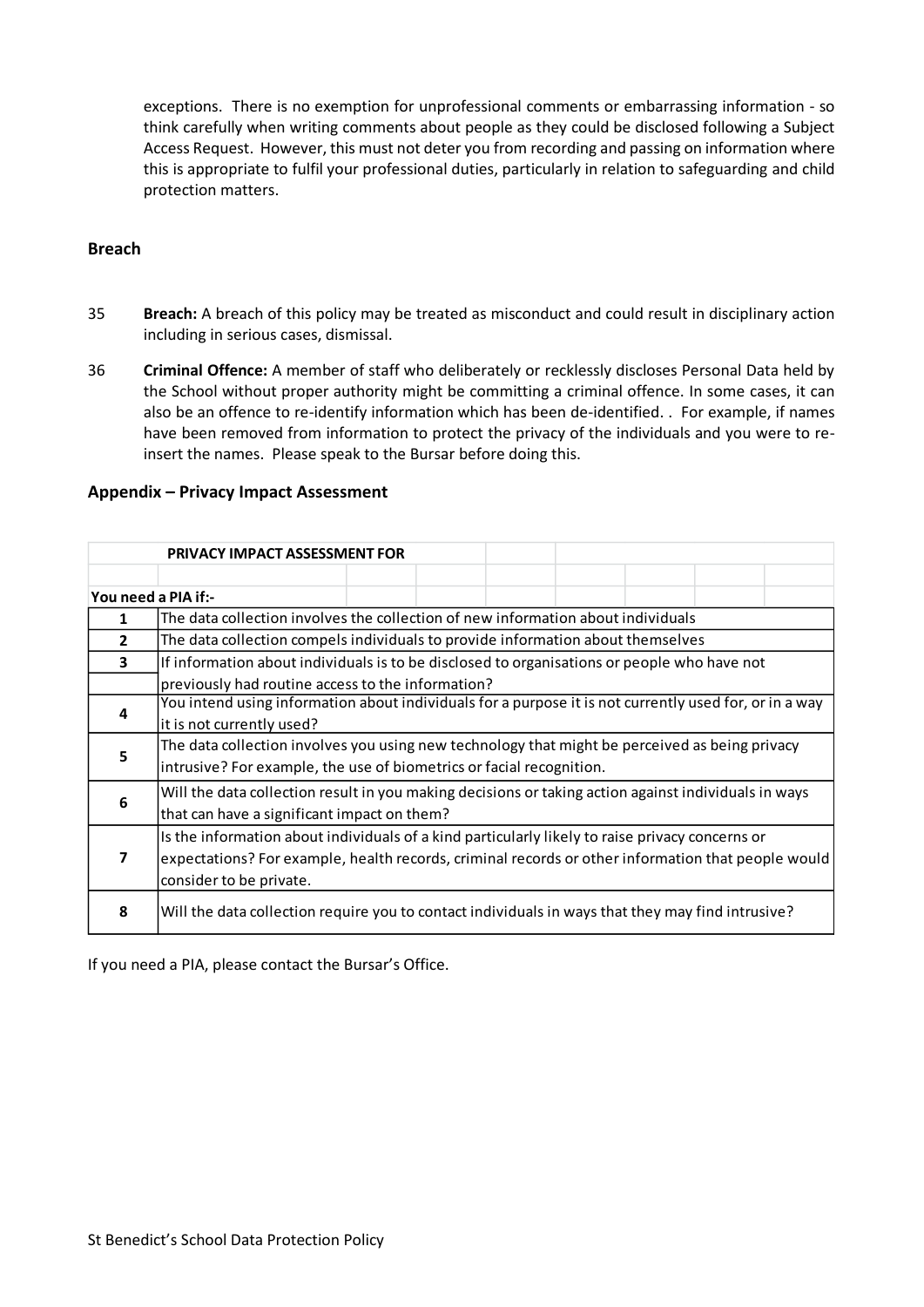## <span id="page-10-0"></span>**Appendix – SAR Process**